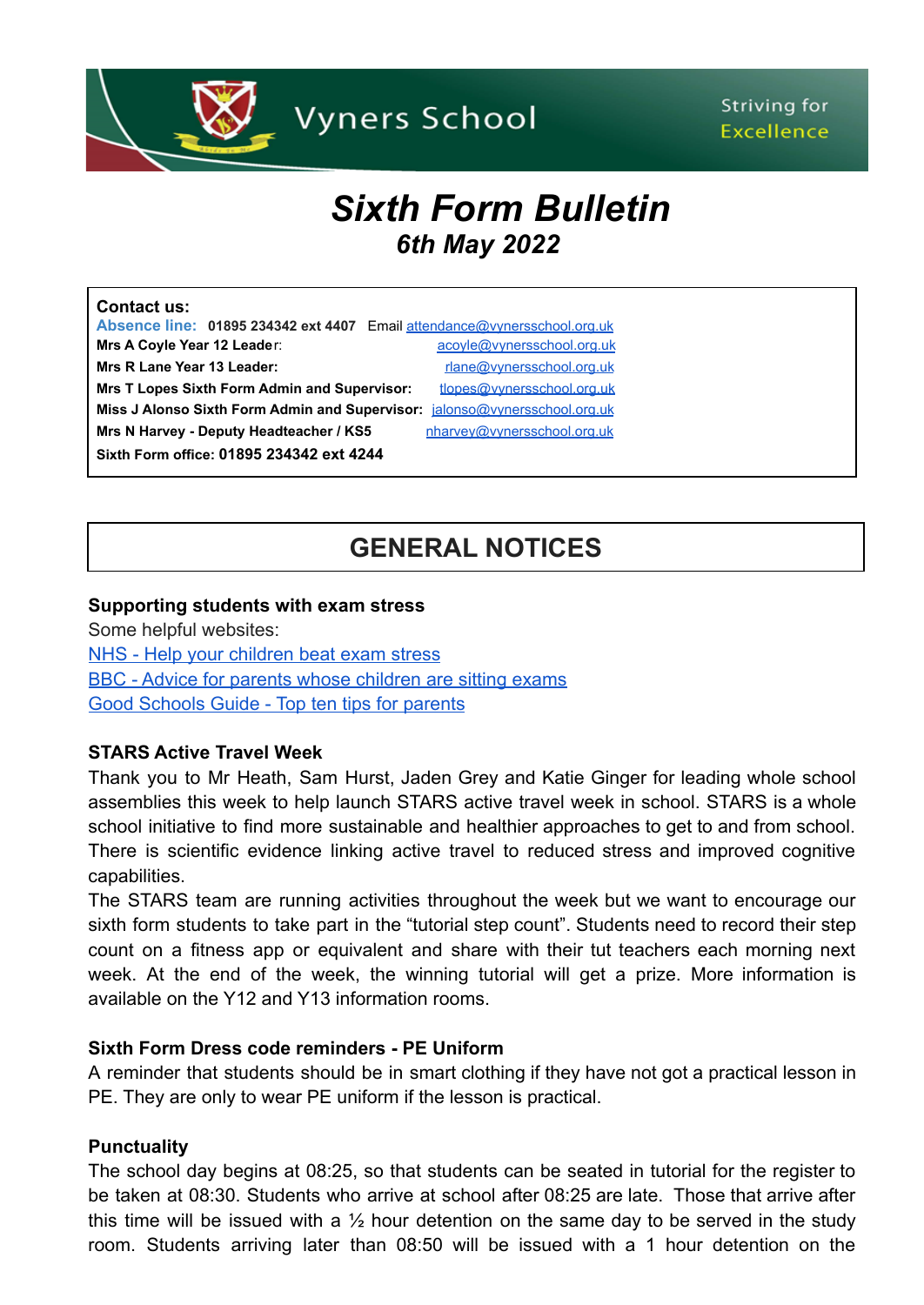following Wednesday. Good punctuality to school is vital to ensure that students receive the most of their learning.

## **Term dates**

Please use this **[link](https://www.vynersschool.org.uk/page/?title=Term+Dates&pid=79)** to see the school term dates.

## **YEAR 12 NOTICES**

#### **Summer Assessments - Updated**

These will run between 6th June 2022 and 17th June 2022. An **updated** provisional timetable can be found **[here](https://www.vynersschool.org.uk/_site/data/files/users/91/files/9812781C18E0FC28C187CC1A7ED30E78.pdf)** and suggested revision topics and other information can be found **[here](https://www.vynersschool.org.uk/_site/data/files/users/91/files/20408836C34454E9CF2F7E5C8A7A28D5.pdf)**. These exams will be used, alongside other data, to determine the student's UCAS predicted grade in the Autumn term of Y13.

## **Alumni Online Tutoring**

We are currently sending out offers of tuition to year 12s to replace the year 13 groups on our online tutoring program. If students are offered this tuition, it will be one hour per week with an ex-Vyners student who achieved an A or A\* in the subject offered. This tuition is offered to a whole range of students for a variety of reasons and is intended to support students in meeting or exceeding their target grade. The tuition will be free. The offers will be sent via email between now and June (approximately 3 weeks before the start date). The emails contain links to consent Google Forms that both parents and students need to respond to; we ask that you fill these out promptly as tutoring cannot take place without them. Please also complete the form if you do not wish to accept the place so that we can offer it to someone else. The emails will come from tutoringadmin@vynersschool.org.uk. Please email this address if you have any queries related to tutoring.

#### **Year 12 Executive Team**

Thank you to all the students who applied to be a part of the executive team. The first individual task has been set with a submission deadline of 14:00, Friday 20th May.

#### **Summer Work Experience**

Please ensure that students are making plans for work experience in the summer holiday. This can be actual work experience, online or even completing a summer school, MOOC or reading some academic literature linked to the subject they wish to study at university.

## **UCAS Days**

On Wednesday 29th and Thursday 30th June we will be holding our in house UCAS days, where students will begin to prepare their applications. Both days will include practical workshops, carousel presentations from universities, on getting apprenticeships and seeking employment. More details to follow soon.

## **YEAR 13 NOTICES**

#### **Summer Exam protocols**

Mrs Harvey delivered an assembly on Thursday to highlight exam board protocols which must be adhered to. The assembly slides have been uploaded to the Year 13 google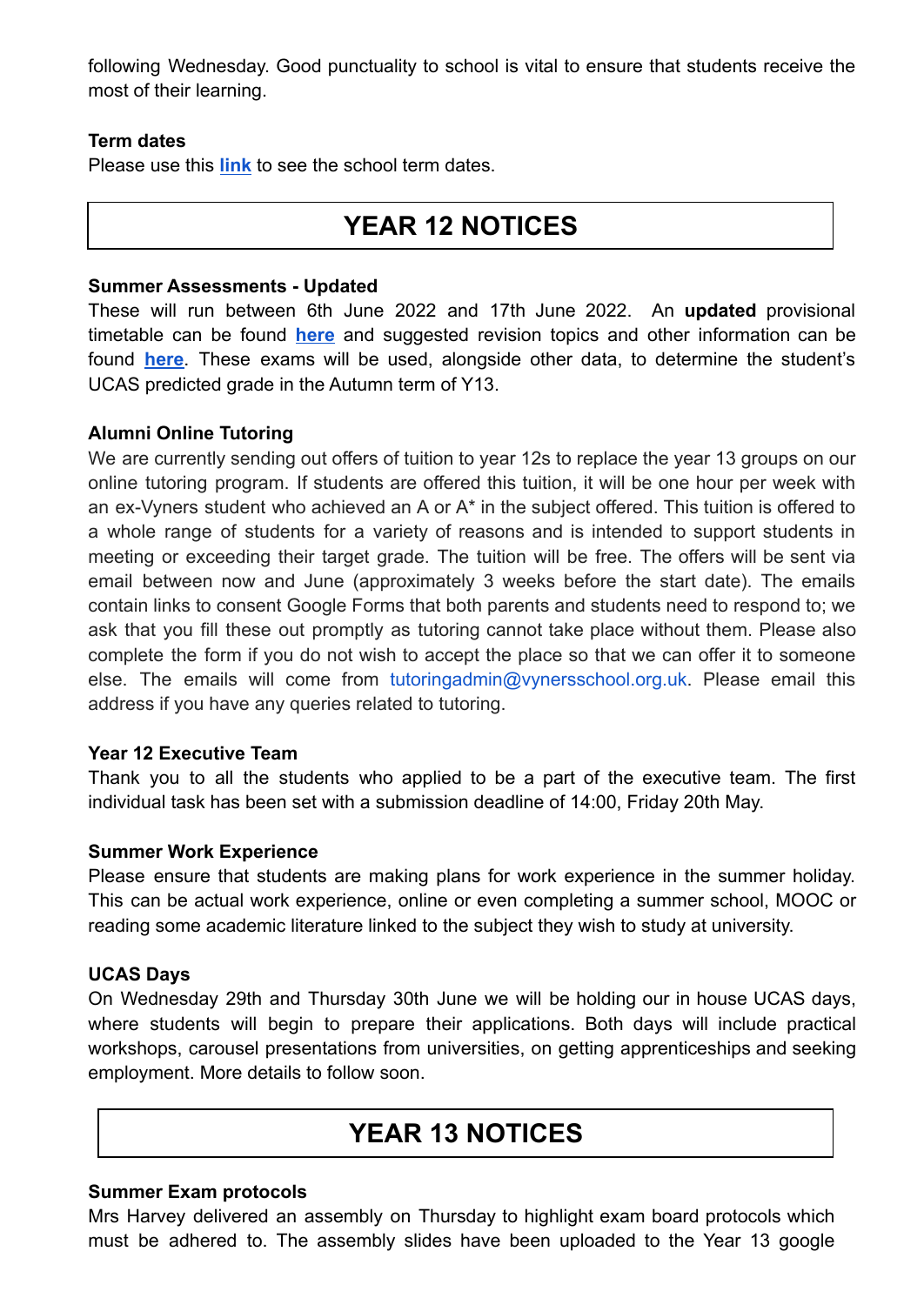classroom. Tutors will be going through this information next week, but it is advisable that every student reads the exam guidance and regulations to familiarise themselves with all the information. These documents can be found at the bottom of the examinations info page on the school website. Or you can access the JCQ written exam guidance document [here](https://www.vynersschool.org.uk/attachments/download.asp?file=3978&type=pdf) and the Special consideration link in case of illness/ absence [here](https://www.vynersschool.org.uk/attachments/download.asp?file=3998&type=pdf)

#### **University Student Finance**

A reminder to students to apply by **20th May 2022 [www.gov.uk/studentfinance](https://www.gov.uk/studentfinance)** Students intending to apply for a loan to cover university tuition fees and a maintenance loan to cover living costs, including rent should complete their online finance application by 20th May 2022 in order to process their application in time for the start of their course. Students will not receive or owe money if they change their mind and do not start their course. Some students may have options for additional funding such as bursaries and disability grants.Link to the student finance guidance on the UCAS website. Videos have been shown in tutorial time to hear advice from other students about budgeting at university. <https://www.ucas.com/finance/undergraduate-tuition-fees-and-student-loans>

## **University Applications**

A reminder that most students need to make their Firm and Insurance choice by **June 9th 2022.** Students are welcome to come and speak to any member of the sixth form team if they have any questions about their application or the process, but UCAS has a great helpline if they need to ask anything.

## **End of year plans**

- **Prom** We would like to finalise numbers for the Prom by 10th May, so we would be grateful for prompt purchase of tickets via sQuid.
- **Yearbook** We will send this to print after the Leavers' assembly in order to include some photos from this day on a page. After this date it will not be possible to place any extra orders, so again prompt payment to secure a book purchase is advised.
- **Hoodies** Students can order their own size, colour and choice of name via this online [link](https://moxieleavers.co.uk/hoodie/7Q4VAt9DZxsRIefyB4Qk/89e68e3ac7af8e802ba11d57)**.** The hoodie will have all Year 13 student names written on the back in alphabetical order inside the letters 22 with an embroidered school logo on the front.

#### **Leavers' assembly**

We will be holding a leavers' assembly on the afternoon of Friday 20th May 2022. Students will not have any lessons that morning and can come in fancy dress. Following the assembly, refreshments will be served in the quad after school for an hour. Students have been sent a google form to pre-order their choice of BBQ food.

## **Study Leave**

- Students must attend school and lessons as normal, including tutorial and study periods **until Thursday 19th May.**
- **Monday 23rd - Friday 27th May**, Students do not need to attend tutorial time or study periods. They should attend all lessons where they have not either sat the exam or completed coursework and sign in and out in the study room when onsite.